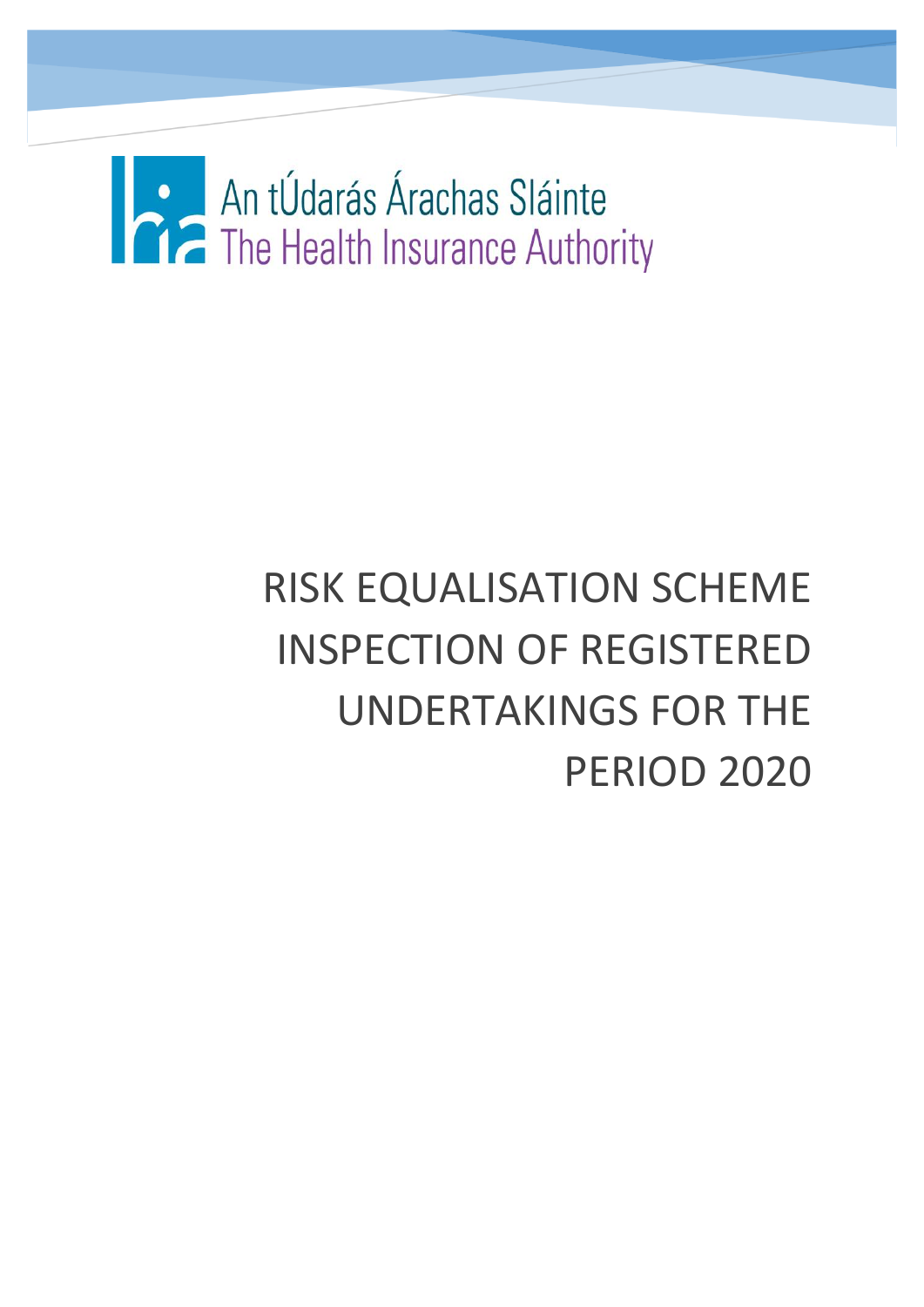# Background

The Health Insurance Authority ('the HIA') has today published the findings of its Risk Equalisation Scheme inspection carried out in 2021 for the period 2020. The HIA is responsible for effectively monitoring the compliance of registered undertakings with the Health Insurance Acts and accompanying regulations and taking measures to secure such compliance.

The Health Insurance (Amendment) Act 2013 provides the legislative basis for the Risk Equalisation Scheme and the Risk Equalisation Fund ("the Fund"), the mechanisms used to implement and support Community Rating in the Irish health insurance market. The HIA is responsible for administering and maintaining the Fund. The registered undertakings submit risk equalisation credit claims to the HIA on a monthly basis. These credits include the Risk Equalisation Premium Credit ('REPC'), Hospital Utilisation Credit Overnight Basis Credit ('HUCO') and the Hospital Utilisation Day Case Basis Credit ('HUCD'). REPC is payable to the registered undertakings in respect of insuring older people. This credit varies by age, gender and level of cover of the contact held by the insured person. This credit applies to those aged 65 and over. HUCO and HUCD are payable to the registered undertakings for each night/day that an insured person spends in private hospital accommodation. Once satisfied, these risk equalisation credits claimed are correctly due to a registered undertaking, the HIA arranges payment of the due amount from the Fund. Payments made in 2020 related to REPC and HUC credits totalled €741 million.

The HIA inspected the three registered undertaking, VHI Insurance DAC, Elips Versicherungen AG and Irish Life Health DAC's compliance with the Health Insurance Act (Risk Equalisation Scheme) Regulations, 2013 (S.I No.70 of 2013). These Regulations prescribe the methodology and submission of Interim and Annual Risk Equalisation Scheme Claims ("RES claims") to the HIA for assessment and review.

### Scope

The inspection examined the adequacy, design and operating effectiveness of the controls in place over the registered undertakings processes regarding the REPC, HUCO, HUCD and the RES Claims to identify any weaknesses in the current processes that may lead to the submission of inaccurate RES claims by the registered undertakings to the HIA. The approach used to carry out the inspection included obtaining and reviewing relevant policies and procedures and identifying the key controls within the process. A walkthrough of the procedures and controls was carried out, and these controls were tested to demonstrate their operation. Substantive tests were also performed, on a sample basis, of REPC, HUCO and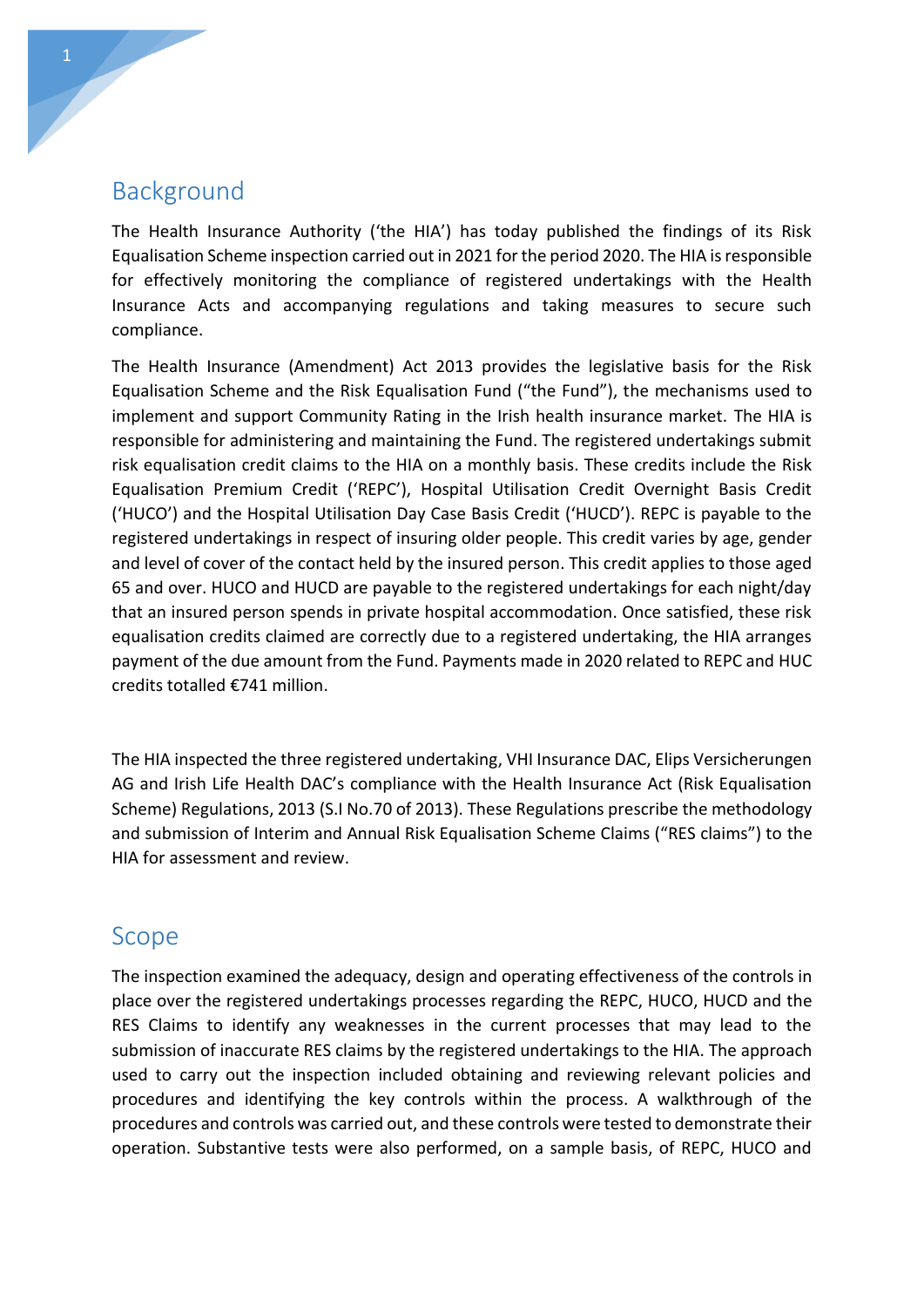HUCD transactions to verify the accuracy of the RES claims and evaluate whether the RES claims had been recorded correctly by agreeing the data to the underlying records.

# Findings

The HIA found that the three registered undertakings have appropriate policies, procedures and controls in place in respect of REPC, HUCO and HUCD claims made to the Risk Equalisation Fund. The HIA is satisfied that these procedures have been designed so as to ensure adequate segregation of duties, with the RES claims undergoing various financial control checks and stages of review prior to authorisation and submission to the HIA. The HIA found these checks and reviews to be both appropriate and thorough.

Notwithstanding these positive control findings, the HIA has identified a number of findings where the application of policies were not consistent with the regulations and subsequent recommendations as a result of the inspection. The areas of particular concern identified are as follows:

#### 1. HUCO incorrectly claimed on a hospital located outside the State

The inspection identified that one registered undertaking had a discrepancy on the HUCO substantive testing. HUCO was claimed on a hospital located outside the State. Hospital inpatient stays in facilities located outside the State are not eligible for HUCO and HUCD under the Health Insurance Act.

The HIA recommended a review of their system to ensure only hospitals eligible for HUC are included in the RES claims and future interim claims should be adjusted with any discrepancy found in this review.

#### 2. HUCD incorrectly claimed on a clinic not eligible for HUCD

The inspection identified that one registered undertaking had claimed HUCD for an insured person outpatient's treatment in a clinic. This clinic is not classified as a hospital as no inpatient services are currently available in such a clinic. Section 6A(1) of he Health Insurance Act, 1994 (as amended) defines hospital utilisation credits as "*the relevant amount payable from the Fund in respect of each hospital stay (whether on an overnight accommodation or day case basis) in private hospital accommodation, on or after 31 March 2013 if the stay is on an overnight accommodation basis and on or after 1 March 2016 if the stay is on an overnight accommodation or day case basis, by a person who is an insured person under a health insurance contract effected for any period commencing on or after the date concerned*".

The HIA recommended a review of their system to ensure their hospital listing that informs the data for making RES claims comprises of only hospitals that are eligible for the claiming of HUCO/HUCD. Future interim claims should be adjusted with any discrepancy found in this review.